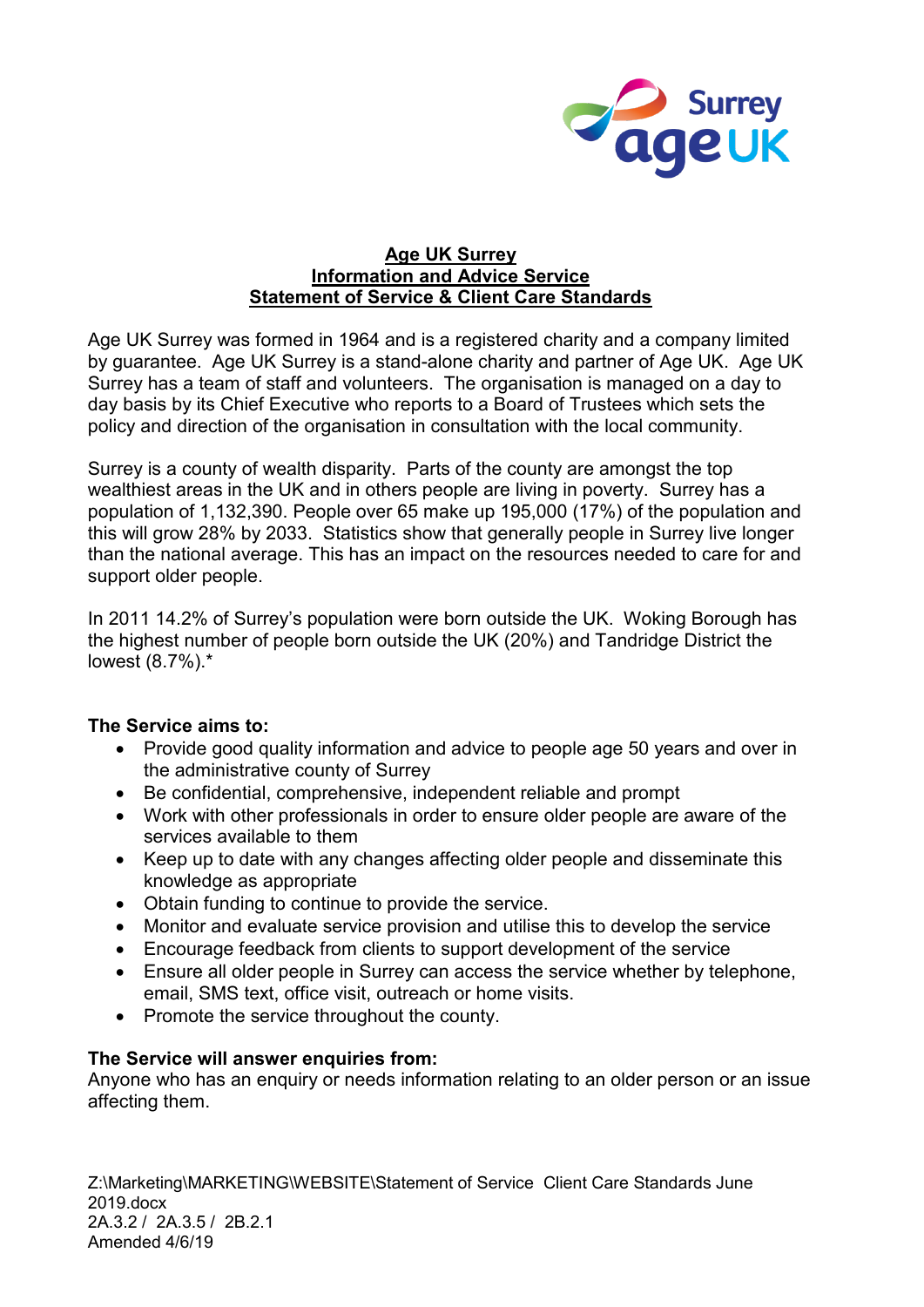

# **Enquirers can access the service**

# **1. By telephone**

Age UK Surrey Reception 01483 503414 / SMS 07548 314281

Information & Advice direct line 01483 446627

Open Monday to Thursday 9.00am – 1.00pm. Outside these hours and during busy periods calls are diverted to the National Age UK Advice Line.

# **2. By email**

[enquiries@ageuksurrey.org.uk](mailto:enquiries@ageuksurrey.org.uk)

# 3. **By office appointments**

Available at Rex House, Guildford and other office locations in the county. Occasionally clients visit the office without an arranged appointment. On these occasions advisers will try to help them at that time if possible or arrange an alternative appointment date.

- 4. **By home visits** Following a telephone enquiry an adviser may need to visit a client in their own home if the enquiry cannot be answered over the phone. Examples include completing benefit application forms and sorting out complex benefits issues.
- 5. **By outreach appointments** drop-in sessions are offered at a number of locations across the county.

# **The Service answers enquiries on any topic relating to people over age 50 and includes;**

- Claiming welfare benefits
- Community Care e.g care at home, residential care, safeguarding
- Housing issues e.g. housing options, homelessness, property repairs
- Support available in the home e.g. domestic chores, gardening, befriending
- Safety and security e.g. Telecare, advice on home security
- Healthy living e.g. social and fitness activities
- Support for carers
- Equipment e.g. home adaptations where to get a stair lift

# **Age UK Surrey cannot provide:**

- Consumer debt advice
- Financial advice
- Immigration advice
- Legal Advice

In any instance where the service is unable to help a client the adviser will do their best to signpost or refer a client to another service that can help them, with a preference being given to AQS mark holders.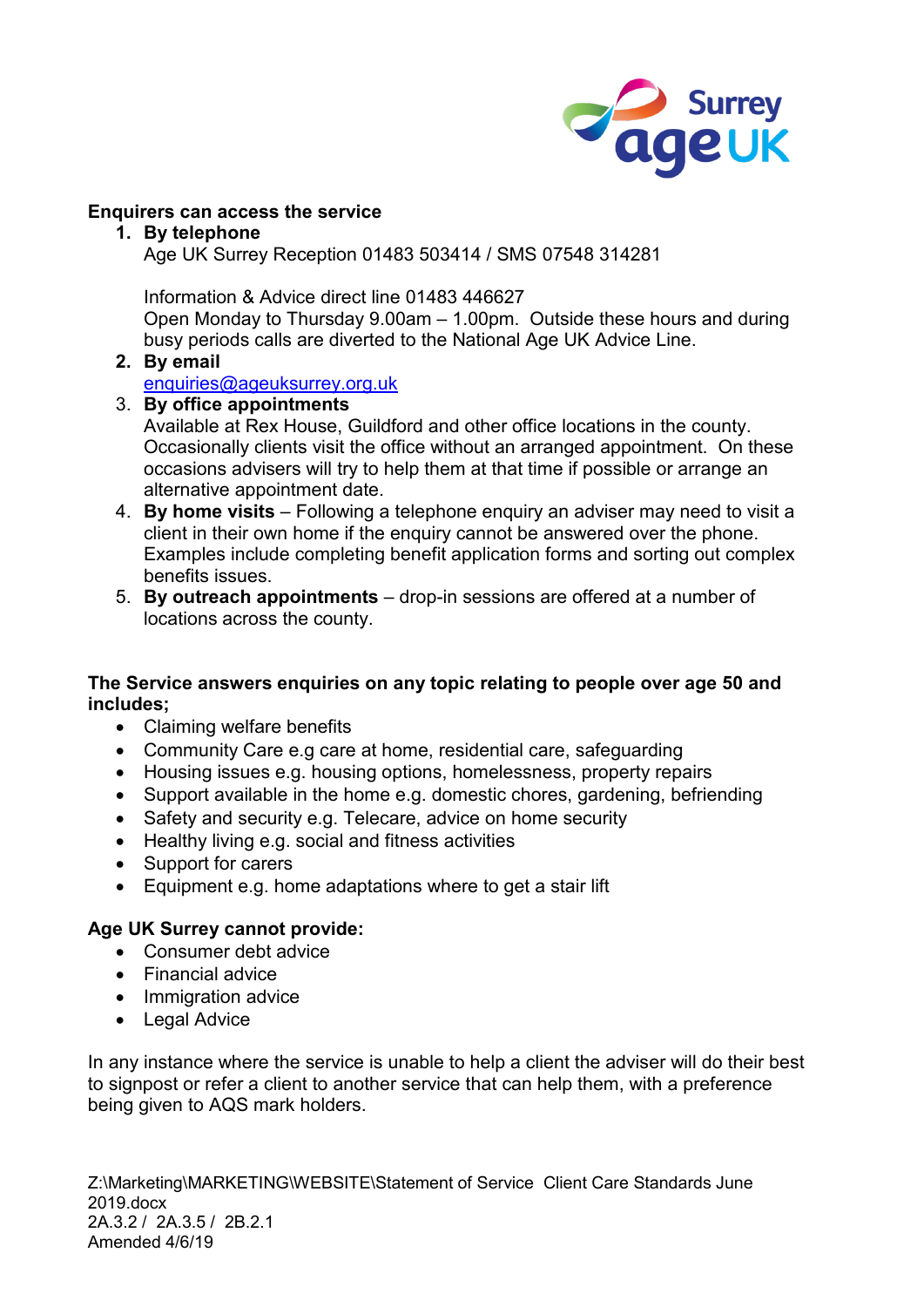

#### **Client Feedback**

Clients can feedback to Age UK Surrey via telephone, email, post or in person. Client feedback is summarised annually and results are given to Department Manager for any action and included in the next relevant Board Report.

#### **Resources**

The Service uses a variety of resources to answer enquiries. These include:

- Age UK factsheets, information guides and website links
- Buy with Confidence website (Trading Standards) advisers can search for relevant trades' people in the client's area
- iDIS database accessed via the website with a log in password. The data includes local and national organisations which can be searched by topic, or organisation name. The updating of the data is currently under review.
- Web search for anything else not covered above.

# **Clients are entitled to receive the following:**

- **Independent Advice -** All clients will be given advice which is independent and does not favour a particular organisation or service e.g. funders or trading services. Clients will be provided with options that are relevant to their needs in order for them to make an informed decision. The only exception to this is if a Conflict of Interest is identified (refer to the Conflict of Interest Policy and Procedure).
- **Free Advice -** The Service is free to the client. If Advisers refer the client to another organisation any known charges will be explained.
- **Provide Consent -** clients are asked for their consent to record and share information where relevant. Outreach and home visit clients are asked to sign a form to give their consent. Further details regarding consent can be found in the Consent Procedure.
- **Response Times** Advisers aim to respond to enquiries within three working days. Enquiries received via the Integration Service are responded to within two working days.
- **Progress of a Case** Clients will be kept informed about how their case is progressing, normally within five working days of their enquiry.